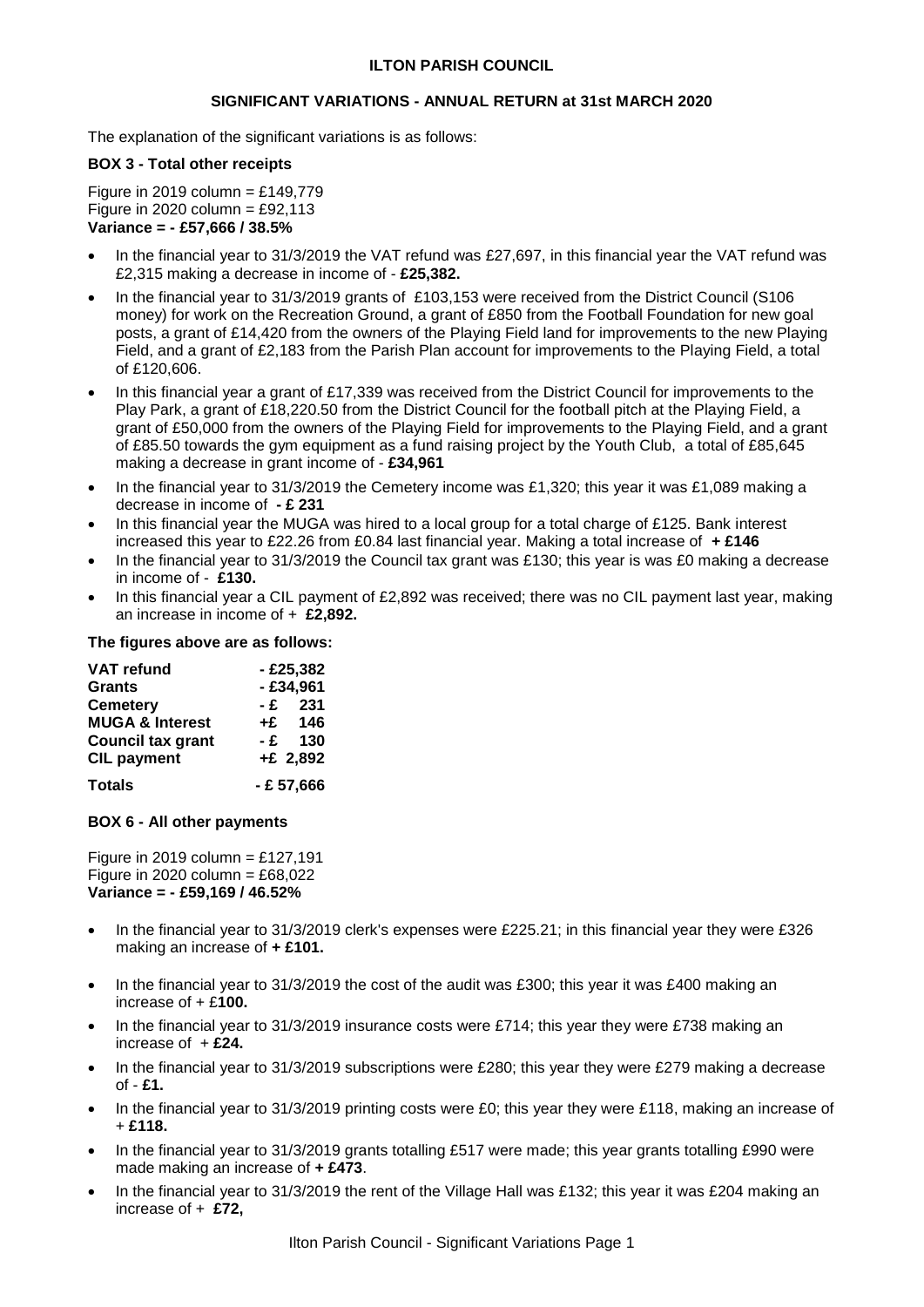- In this financial year to 31/3/2019 the cost of the Ranger scheme was £1,406; this year the cost was £1,687. making an increase **of + £281.**
- In the financial year to 31/3/2019 £59 was spent on the Overspill Car Park; this year the expenditure was £100 making an increase of + **£41.**
- In the financial year to 31/3/2019 the amount spent on Cemetery maintenance (not including grass and hedges) was £0; this year the expenditure was £179 making an increase of + **£179.**
- In the financial year to 31/3/2019 the amount spent on maintenance of Brook Green Common (not including grass cutting) was £630; this year the expenditure was £90 making a decrease of - **£540.**
- In the financial year to 31/3/2019 £1,136 was spent on Recreation Ground Inspections; this year the expenditure was £801 because the final invoice had not arrived, making a decrease of - **£335.**
- In the financial year to 31/3/2019 £2,267 was spent on maintenance of the Play Park; this year the expenditure was £205 making a decrease of - **£2,062.**
- In the financial year to 31/3/2019 £4,422 was spent on grass cutting and hedges; this year the expenditure was £0 because there was a query on the invoice which has not yet been paid, making a decrease of - **£4,422**.
- In the financial year to 31/3/2019 the amount spent on refurbishment of the Play Park was £0; this year the expenditure has been £9,346 because the area was completely re fenced, making an increase of + **£9,346**
- In the financial year to 31/3/2019 expenditure on the maintenance of the new Playing Field was £4,494; this year expenditure has been £1,175 making a decrease of - **£3,319.**
- In the financial year to 31/3/2019 expenditure on development of the new Playing Field was £89,682; this year gym equipment was installed and most of the work completed on a football pitch with expenditure of £37,972 making a decrease of - **£51,710.**
- In this financial year to 31/3/2019 the amount spent on electricity supply was £153 which was for a partial year; this year the cost for the whole year was £1,100 making an increase of + **£947.**
- In the financial year to 31/3/2019 expenditure on the new Playing Field car park was £120; this year expenditure was £0 making a decrease of **- £120.**
- In the financial year to 31/3/2019 £625 was spent on sundries; this year expenditure was £1,887 which included the provision of a proper stand for a village Christmas tree and the purchase of the tree and also extra litter picking, making an increase of **+ £1,262.**
- In the financial year to 31/3/2019 VAT costs of £20,025 were incurred; this year the cost was £10,421 making a decrease of - **£9,604.**

#### **The figures above are as follows:**

| <b>Clerk's expenses</b>                     | +£   | 101         |
|---------------------------------------------|------|-------------|
| Audit                                       | $+E$ | 100         |
| <b>Insurance</b>                            | $+E$ | 24          |
| <b>Subscriptions</b>                        | - £  | - 1         |
| <b>Printing</b>                             | $+E$ | 118         |
| <b>Grants</b>                               | $+E$ | 473         |
| <b>Rent Village Hall</b>                    | $+E$ | 72          |
| <b>General Maintenance (local authority</b> |      |             |
| Ranger scheme)                              | +£   | 281         |
| <b>Overspill Car Park</b>                   |      | $+E$ 41     |
| <b>Cemetery Maintenance</b>                 |      | $+E$ 179    |
| <b>Brook Green Common Maintenance</b>       |      | -£ 540      |
| <b>Recreation Ground Inspections</b>        |      | -£ 335      |
| <b>Play Park Maintenance</b>                |      | $-E2,062$   |
| Grass & Hedges                              |      | - £ 4,422   |
| <b>Play Park Refurbishment</b>              |      | $+ E$ 9,346 |
| <b>Playing Field Maintenance</b>            |      | - £ 3,319   |
| <b>Playing Field Development</b>            |      | $-£51,710$  |
| <b>Playing Field Electricity</b>            |      | +£ 947      |
| <b>Playing Field Car Park</b>               |      | $-E$ 120    |
| <b>Sundries</b>                             |      | $+£$ 1,262  |
| <b>VAT</b>                                  |      | $-E$ 9,604  |
| Total                                       |      | - £ 59,169  |